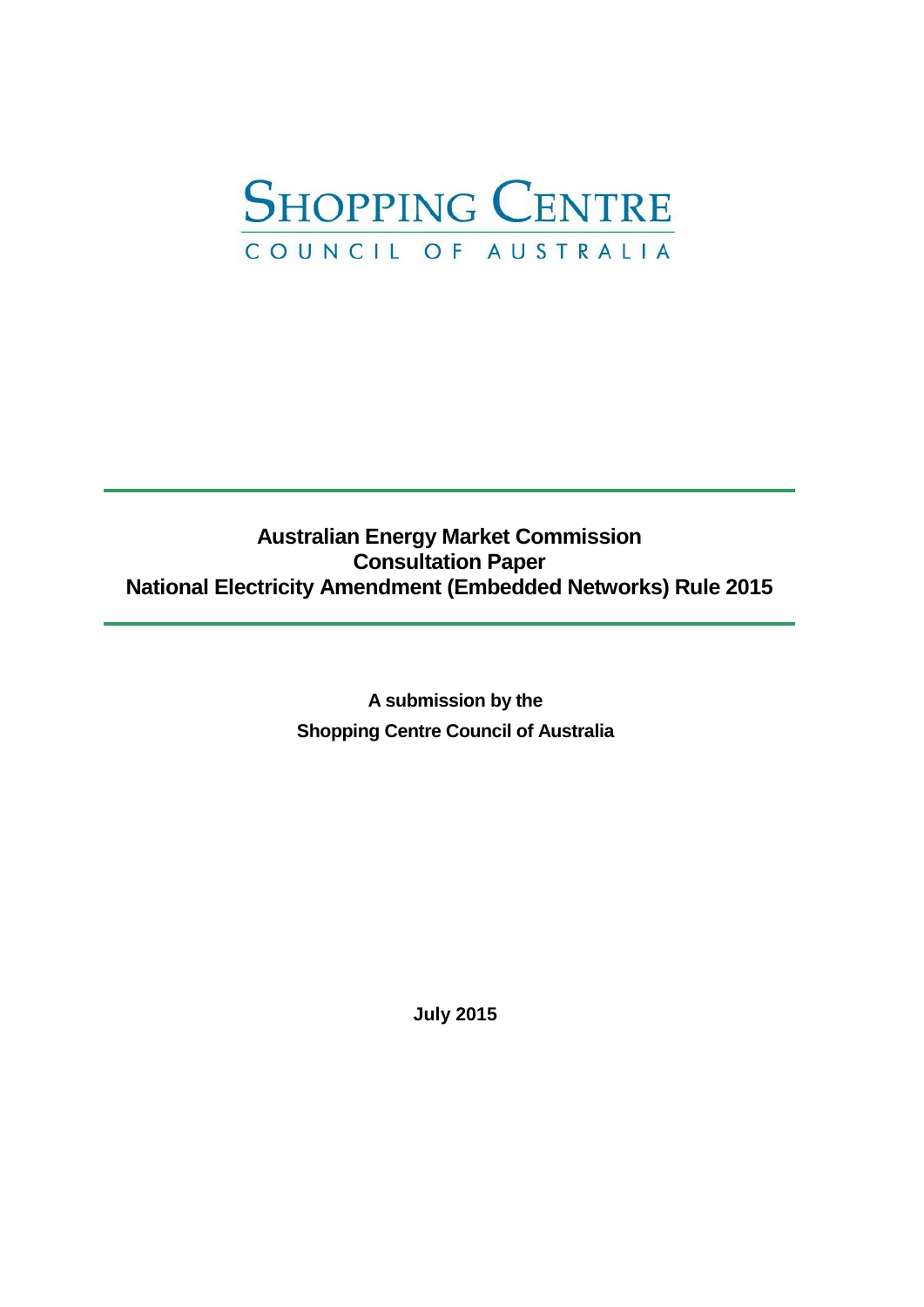## **Executive Summary**

The Shopping Centre Council of Australia (SCCA) welcomes the opportunity to comment on the Australian Energy Market Commission's (AEMC) *Consultation Paper: National Electricity Amendment (ENs) Rule 2015*.

The Consultation Paper seeks feedback on the rule change request submitted by the Australian Energy Market Operator (AEMO) on 1 October 2014, under section 91 of the National Electricity Law, which seeks to 'establish a regulatory framework for embedded electricity networks so that consumers within these networks are able to access electricity retail market offers'.

For the purpose of transparency and reference, we advise that we are a member of AEMO's Multiple Trading Relationships and Embedded Networks (MTREN) working group that provided advice on the development of the rule change request to the AEMC. We are therefore familiar with the proposed rule change and its context. We acknowledge AEMO's overall considered and consultative approach on this important issue. It should be noted the SCCA's participation on the AEMO working group does not mean that we endorse the proposal.

In preparing this submission, we have also reviewed the relevant documents submitted to the AEMC by AEMO (available on the AEMC webpage for the subject (ERC0179) Rule Change) such as the proposed draft rule, detailed market design and Summary of stakeholder issues.

We respectfully request that our comments be into consideration and used as the basis for further discussion between the SCCA and AEMC. We believe further discussion is needed as we believe there is a misunderstanding of embedded networks (ENs), including legacy regulatory issues. The most glaring oversight is the fact that access to retailer if choice, without the need for rewiring, is already provided across many ENs under current regulatory arrangements with customer take-up rates of around 80%.

Our comments seek to enable the more effective and efficient operation of the proposed rule change, and also provide increased investment and operational certainty for Embedded Network Owners (ENOs).

## **General support for the rule change**

Subject to the comments and recommendations in this submission, we broadly support the objective of the proposed rule change, along with the principal requirement for an ENO to appoint and fund an Embedded Network Manager (ENM); an appointment which will also become a condition of the Australian Energy Regulator's (AER) exemption framework.

#### **Issues overlooked by an AEMO in the rule change**

While the following section 1 of this submission provides an outline of concerns and recommendations we wish to highlight the following critical issues we believe have been overlooked by AEMO and which should be considered in the final rule change and associated material:

 **An ENO should not have capital costs imposed on them, and in any event, must have an ability to recover costs,** where the transfer of an off-market customer to an on-market customer would impose unreasonable costs on the network (e.g. upgrade of a parent meter or switchboard due to incompatibility). Legacy issues can be relevant in this respect not of the ENOs making. It should be noted that the current AER framework prevents capital costs from being recovered by ENOs from embedded network customers.

This is also relevant where 'off-market' customers need (as acknowledged in AEMO's words) 'significant changes to the wiring within networks'.

- To ensure proper certainty and harmonisation, there should be a clear provision that Local Network Service Providers (LNSPs) or Distribution Network Service Providers (DNSPs) (or electricity retailers) **cannot impose on ENOs (either directly or indirectly) any additional EN requirements outside the final rule and AER framework** (e.g. as a condition of development consent, or purchase of electricity).
- While we note that the AEMO's submission addresses 'ENMs charging for services' and a view that the AER has no jurisdiction over ENM charging – it should be expressly clarified that **ENOs can recover the cost of ENMs from relevant customers, including for items such as metering services and connections, maintenance and repairs** that are currently provided by LNSPs.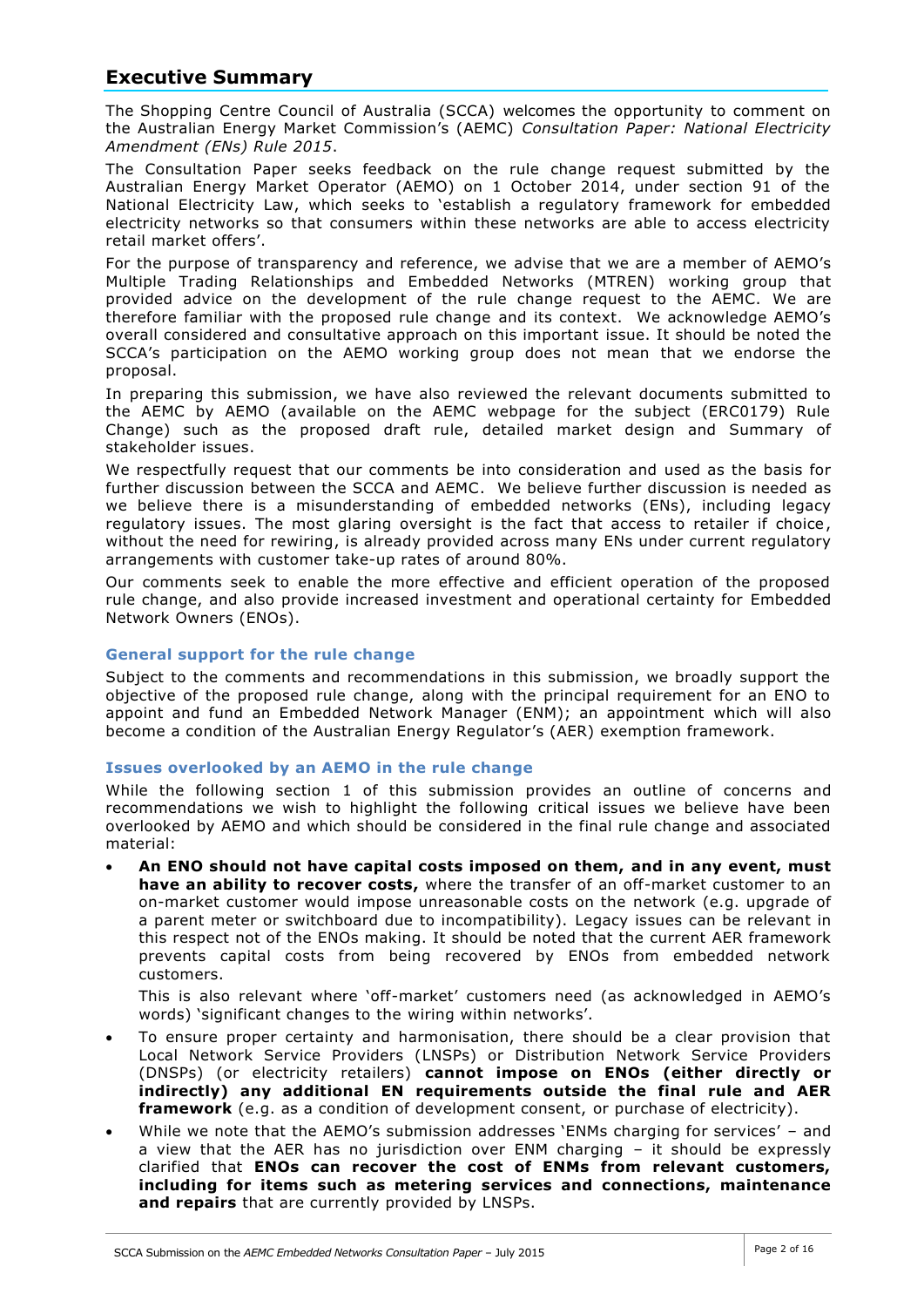### **General issues and framework comments**

Ahead of providing comments on the relevant sections of the Consultation Paper, we make the following general comments for the AEMC's consideration.

### **AEMC engagement with ENOs**

We are disappointed with the general commentary about ENs in the Consultation Paper. The Paper expresses a fairly negative view in relation to the current regime as if no customer currently has access to a retailer of choice. The Consultation Paper also fails to acknowledge the benefits that ENs have delivered to customers. This negative outlook is also expressed with regards to the proposed regime in stating that all customers should transition to a NEM retailer.

We would welcome an opportunity to meet with the AEMC as part of its consideration on the proposed rule change to enable a better understanding of ENs as they currently exist and with regards to future regulation.

We have found a similar approach has been effective when engaging with the AER to ensure a better understanding of the market and practice (as it relates to shopping centres). We recall early discussions with the AER in 2011 which enabled differences to be acknowledged with shopping centre ENs compared with other asset classes (e.g. claims were made about ENOs turning off people's electricity due to their failure to pay bills – which was completely foreign in our sector but emerged as being relevant to parts of the residential sector).

#### **Support for cost-beneficial competition**

We support competitive markets and competition principles, including those articulated in the *Harper Panel Competition Policy Report* released in March 2015.

Competition through access to retailer of choice already occurs across a range of ENs under current arrangements. It is unfortunate that this key point appears to have been overlooked in the Consultation Paper, as if to suggest that there is currently no access to retailer of choice. In such markets, the superior price and service that our members can offer embedded network customers can lead to take-up rates of around 80% across both small and large customers.

In this regard, we support (in-principle) the core principle of the proposal to facilitate competition for embedded network customers, through the provision of ENM services.

We also welcome the AEMC's intention to ensure that administrative and compliance costs of the proposal are minimised and "proportionate to the benefits it is seeking to be achieved".

For those reasons, we believe (as one example) ENMs should be able to be corporate entities across one EN portfolio rather than an individual ENM per asset.

The AEMC should be aware that the implementation of the proposal will likely increase costs EN operating costs, even with improved "consistency". This is particularly the case with 'offmarket' arrangements where our members' operating costs are currently largely confined to billing arrangements.

As mentioned above, ENOS should not have capital costs imposed on them, and in any event, must have an ability to recover costs, where the transfer of an off-market customer to an on-market customer would impose unreasonable costs on the network. This could include the upgrade to parent meters or switchboards, or the installation of new meters due to the proposed 'unbundling' requirement to facilitate child transfers.

We also believe that the AEMC needs to be mindful that the *Jacobs SKM* report 'Benefits and Costs of Multiple Trading Arrangements and Embedded Networks – May 2014' does not adequately address the proposed rule change given it preceded the proposed framework, and did not comprehend or analyse the proposed ENM role let alone the cost of appointing an ENM for ENOs.

It appears that bulk of the 'net benefits' outlined in of the *Jacobs SKM* report are based on the *Multiple Trading Relationships* (MTR) reforms which do not form part of the proposed rule change request. The *Jacobs SKM* work also did not comprehend or analyse related issues such as AEMO's establishment of ENM service level procedures or changes to the AER exemption framework as a result of the rule change. Even a recent change in the AER framework has resulted in some of our members commissioning legal advice and amending their existing procedures. We also believe that the projected uptake of NEM participation in ENs could be overstated.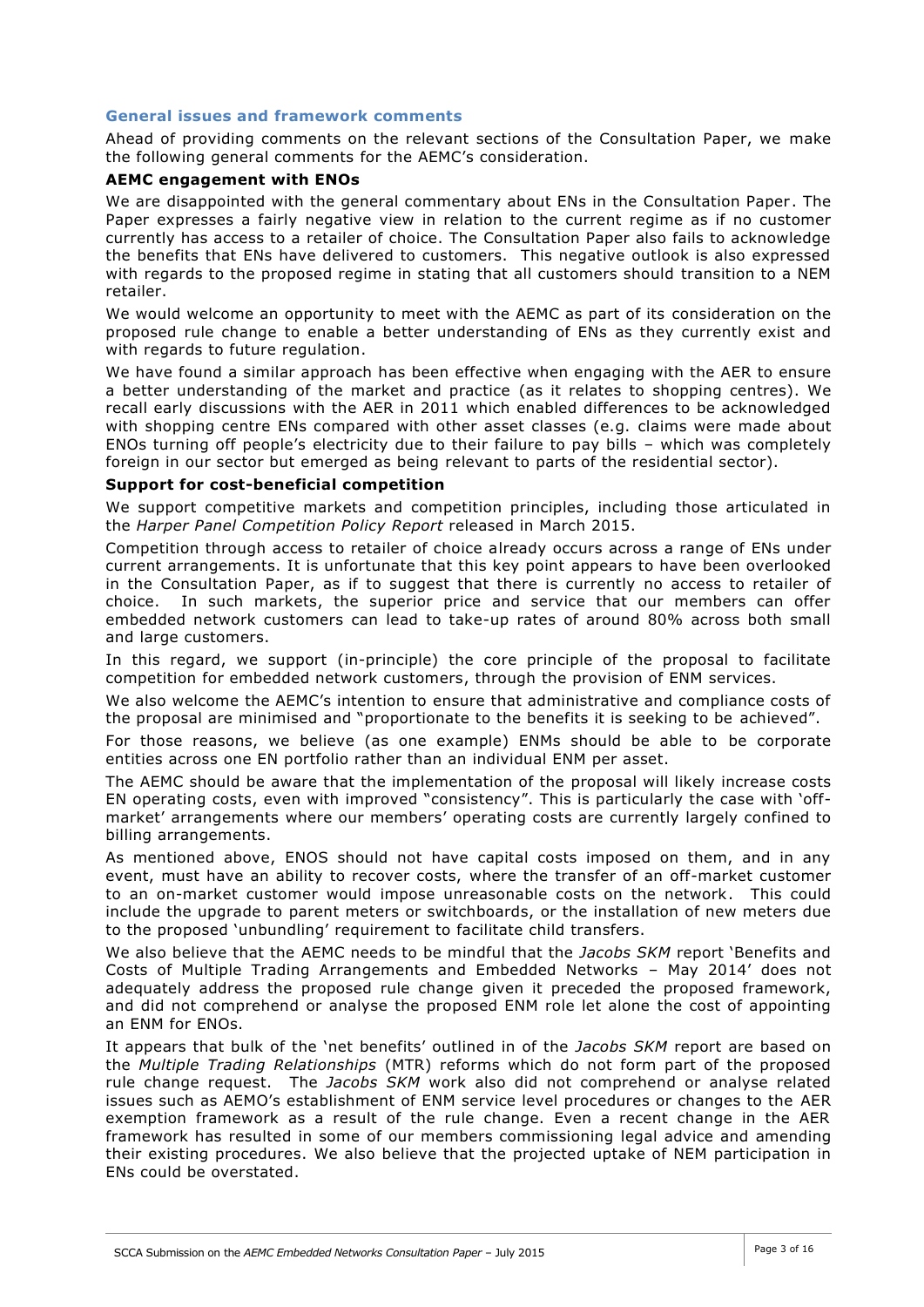### **Ongoing AER changes require consultation**

We have concerns with the proposed role of the AER for ongoing issues under its exemption framework. This includes the proposal that the threshold for the appointment of an ENM will be a matter for the AER.

There are current issues that we are working on with the AER in relation to the interpretation of a requirement for embedded network customers to make an informed choice and provide written consent with respect to 'brownfield' sites.

We also remain highly concerned that the proposed 'day one' requirements under the proposed rule change will increase over time. This is the case where the AER exemption framework has been the subject of changes over time which, in our view, weren't based on a clear or proven case that EN customers have been disadvantaged. In our view, the AEMC needs to 'hard code' that the AER undertakes proactive and detailed industry consultation on the implementation, monitoring and review of its exemption guidelines.

We would welcome the opportunity to discuss this submission with the AEMC and contribute further to this important reform. Our full membership and contact details appear at the end of this submission.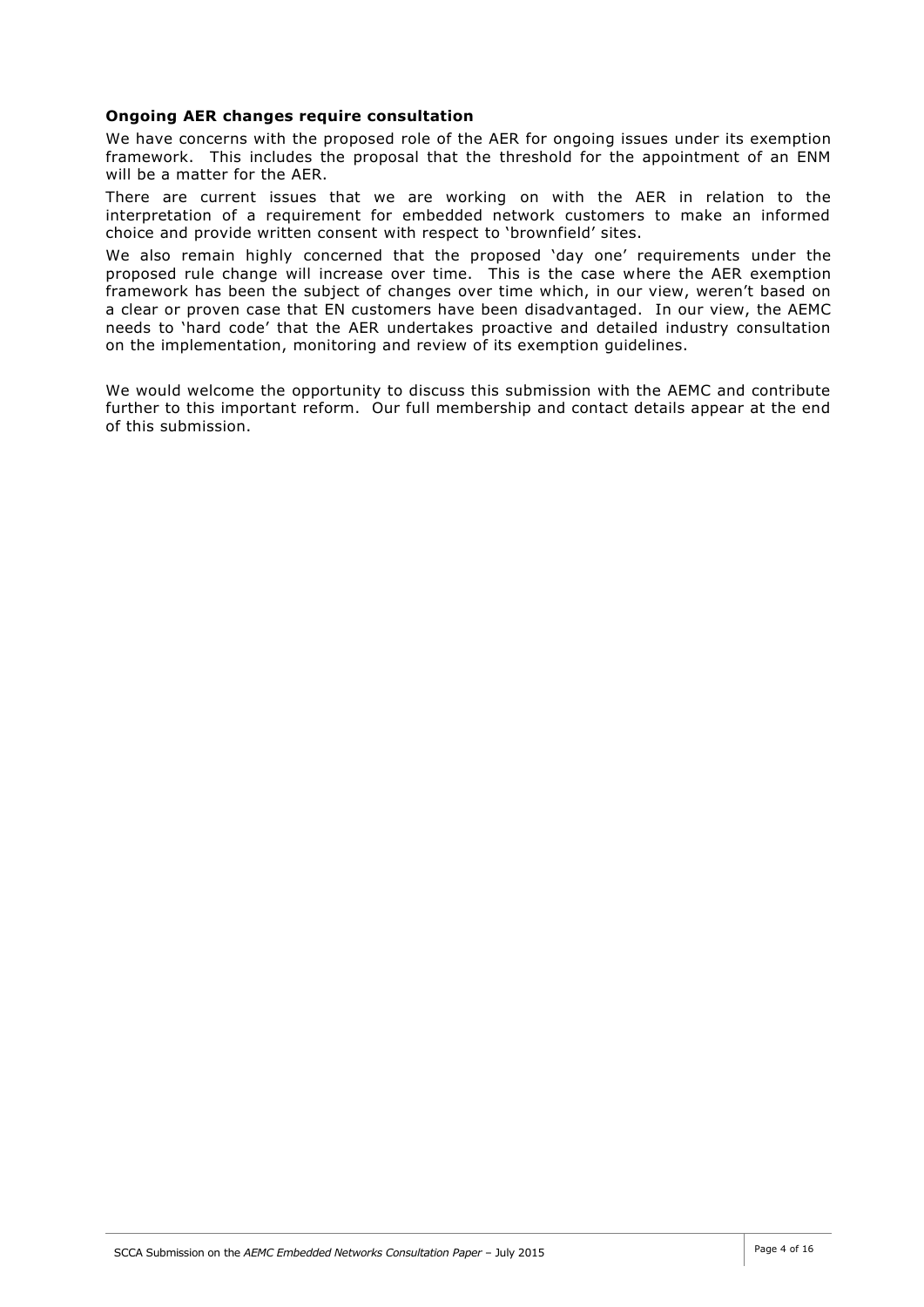## **1. Outline of concerns and recommendations**

Our main concerns and recommendations are as follows:

## **1. Issues overlooked by AEMO in the rule change**

### **No capital costs imposed on ENOs**

During the AEMO working group process in 2014, we submitted that the draft rule change should include a clear provision which enabling ENOs to refuse an EN customer transfer where that transfer would require the EN to spend substantial capital to upgrade their network.

While we understand AEMO supports that position, the Paper is silent on the issue. We believe it is best addressed through express clarification to provide clarity for ENOs.

We provided AEMO with an example of where such a situation could have occurred, which would have required the EN to spend around \$1 million on upgrading their 'gate' meter.

This would be a highly unreasonable cost, and an EN in such situations should be able to refuse a customer transfer where it requires substantial capital upgrades that are unrecoverable (e.g. the installation of a parent meter or switchboard due to potential incompatibility with the child meter). It should be noted that the AER framework prevents capital costs from being recovered by ENOs from EN customers. Such costs should be met either by the child customer or new electricity retailer. Such costs should not be imposed on the ENO.

In addition, ENO approval should be required in circumstances where an on-market child has any impact on the ENO's network.

*Recommendation:*

 *ENOs should not have capital costs imposed on them and, in any event, must have an ability to recover costs, where the transfer of an off-market customer to an onmarket customer would impose unreasonable costs on the network (e.g. upgrade of a parent meter or switchboard to due incompatibility).*

*This is also relevant where 'off-market' customers need (as acknowledged in AEMO's words) 'significant changes to the wiring within networks'.*

#### **No additional EN requirements outside new framework**

To enable proper consistency and harmonisation, there should be no additional requirements that can be imposed on ENOs outside of the proposed rule change – or the AER framework - including from LNSPs or DNSPs (or retailers) such as a through a condition of development consent for a shopping centre or, as a condition of purchase of electricity.

There has been a recent case where a DNSP sought to require a shopping centre to install parent meters on individual tenancies within a shopping centre through the development approval process. The finalised rule change – and AER framework – should be the only requirements and conditions that can be imposed in relation to ENs.

*Recommendation:*

 *LNSPs, DNSPs or electricity retailers should not be able to impose on ENOs (either directly or indirectly) any additional EN requirements outside the final rule and AER exemption framework (e.g. as a condition of development consent or purchase of electricity).*

#### **Ability to charge and recover ENM costs**

Like other roles and service providers in the NER, the cost of ENMs – which are being entirely borne by ENOs – must be able to be fully recovered. This includes charges similar to 'external services charges'. It would be highly unreasonable that the additional costs associated with the appointment and operation (e.g. compliance reviews, software requirements) of an ENM cannot be recovered.

*Recommendation:*

 *ENM costs should be recoverable by ENOs from relevant customers and LNSPs/DNSPs, including items such as metering services and connections and maintenance and repairs.*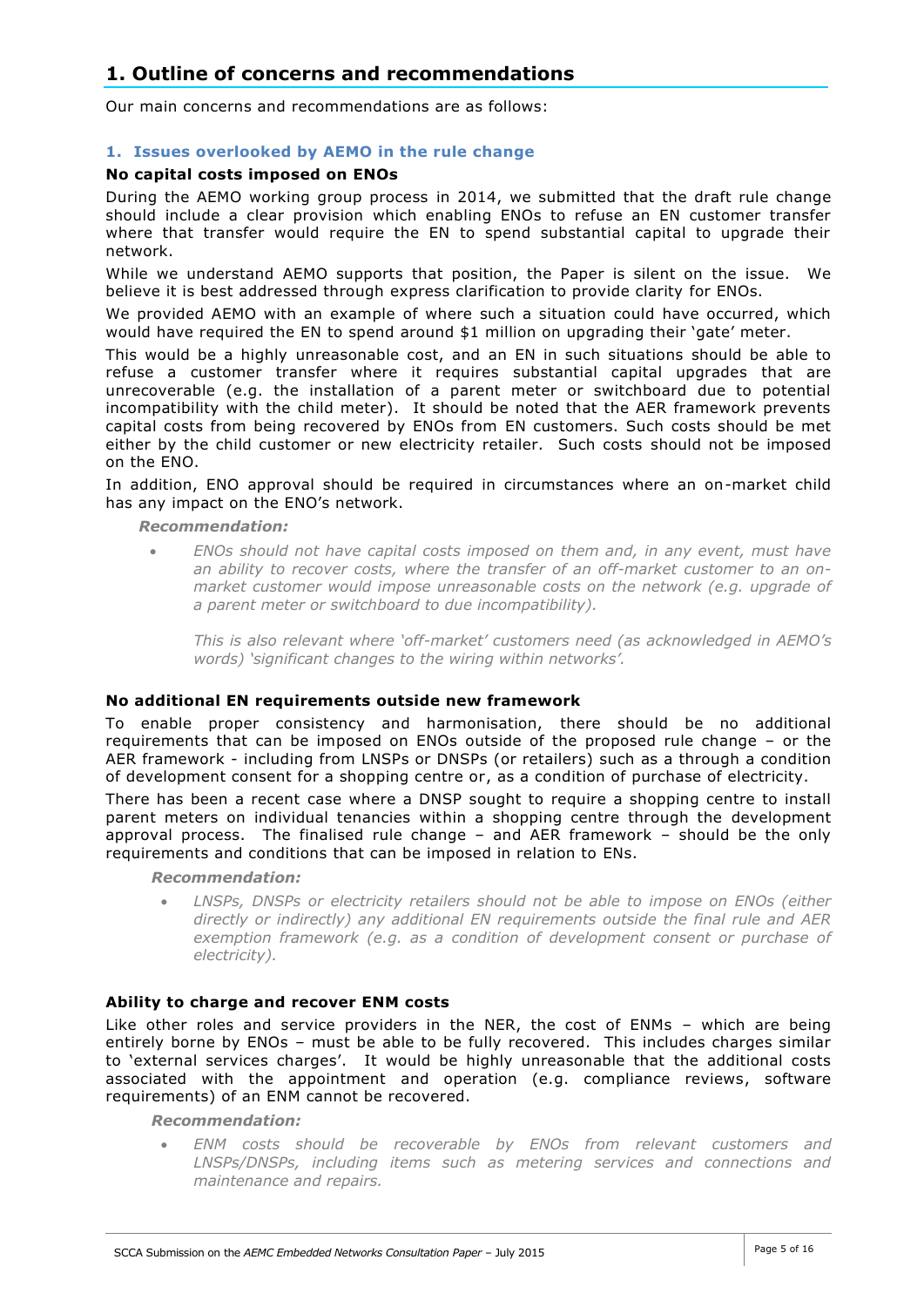## **2. Consultation Paper issues**

### **Assessment Framework**

- Facilitating competition should occur in a fair and cost-effective manner to ensure that ENOs don't disproportionately carry the regulatory cost burden, including having unreasonable capital costs imposed on them.
- There should be an efficient and competitive market for ENMs, including a corporate license approach to enable (for instance ENOs) to operate as ENM across their embedded network portfolio.
- There is a need to ensure that 'day one' requirements for ENMs don't significantly creep or increase over time in a manner which could reduce competition as well as clarity and predictability.

## **Consultation Issues**

- The proposed changes to the AER guidelines to require **routine testing of offmarket child meters** and **unbundled retail bills** – effectively enforcing in a potentially under-handed manner through the installation (despite jurisdictional requirements) of new digital meters – are unreasonable, potentially impose unique additional costs on ENs, and should not be introduced.
- The **ENM role should be created** to perform the proposed new functions.
- Existing parties such as **LNSPs could perform some of the ENM functions** so long as there was a regulated rate (in the case there was no competition) and **appropriate ringfencing.**
- We support **registrable and individual ENs having to appoint an ENM**.
- The **AER should not have discretion to develop thresholds for appointing an ENM** this should be made clear in the rule change.
- There should be **remedies available to ENOs** if an ENM is not appointed, rather than an immediate loss of the ENO's exemption.
- Clarification is needed on the **frequency of AEMO compliance reviews** to ensure these can be priced and funded. The proposed periodic reviews should be **funded by the AEMO rather than ENMs**.
- We broadly support that the **accreditation process will be based on a reduced version of Metering Provider accreditation checklist**, and primarily in the form of a training/test process to understand of the roles and obligations of the ENM and to demonstrate system access capability.
- The ENM service level procedures **should ensure minimum standards** in relation to insurance levels and software systems (such as being limited to a password protected spreadsheet).
- The obligation in relation to **electricity wiring information should be amended** to provide that only information in relation to the parent meter needs to be provided, **upon request from a retailer** whom an embedded network customer is proposing to transfer to.
- The obligation in relation to electricity wiring information should **expressly rule out the need to provide Single Line Diagrams**.
- **ENMs should be allowed to be corporate entities,** rather than individuals, to avoid the need for individuals ENMs for individual assets, **ensuring lower direct costs, compliance costs and more efficient operation.** This is the case for all accreditations and licences in the NEM and is particularly relevant in this case for landlords/ENOs with multiple properties.
- The **ring-fencing of DNSP and retailer activities** from the ENM role should be immediately investigated further to ensure appropriate separation
- Any **ring fencing requirements should be specified in the NER** and not the AER guidelines
- ENOs should have a **two-year period from the commencement** of the new rule to appoint an ENM.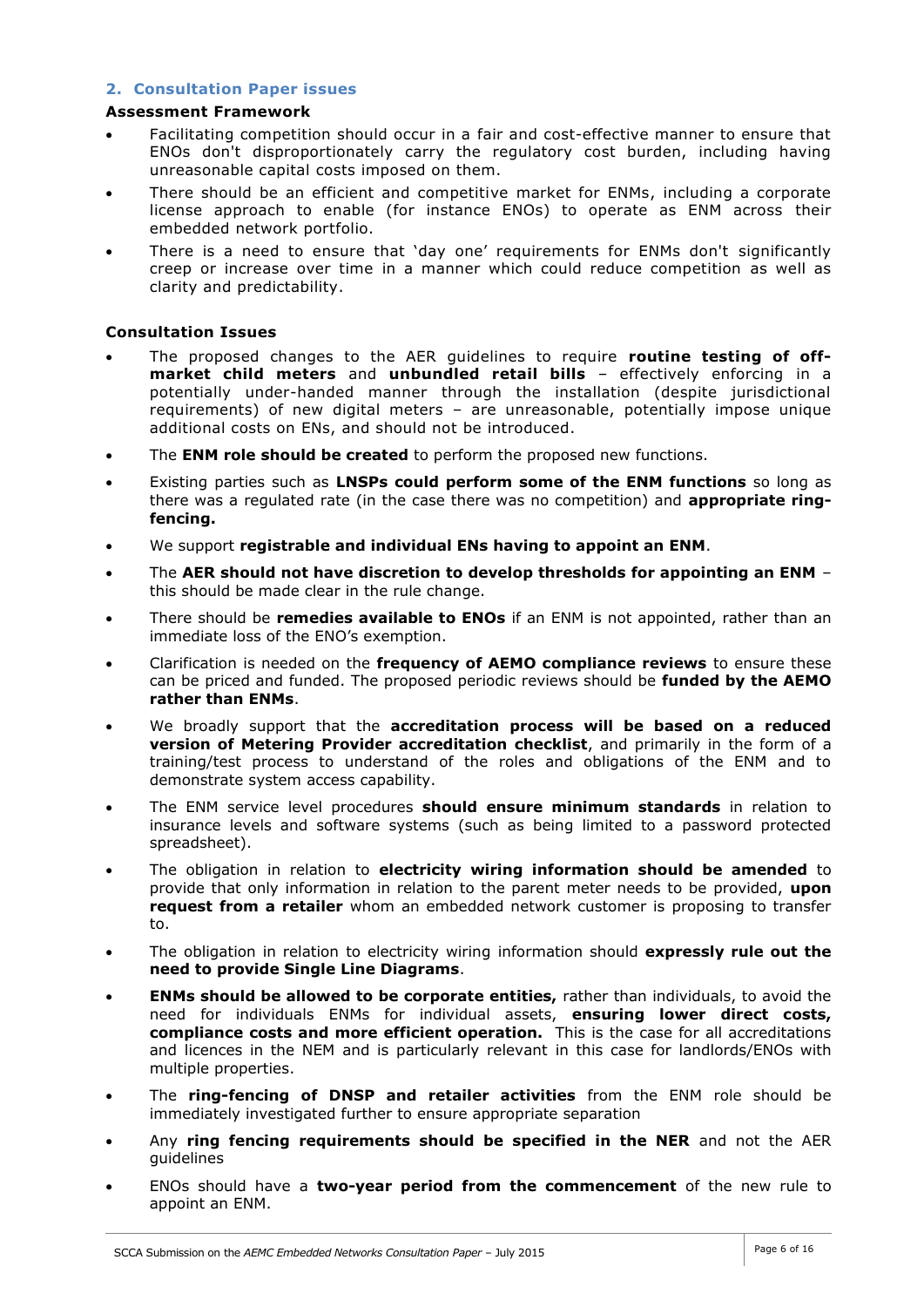- The **transition period should be established within the NER** as opposed to the AER's framework, particularly given the AER role in also determining individual exemptions for embedded networks.
- The proposed **AEMO transitional provisions should proceed**, however the AEMO must consult with ENOs and potential ENMs on the proposed ENM service level procedures to seek to minimise unnecessary requirements and costs.
- **Potential synergies should be investigated** and communicated to relevant stakeholders to ensure proper preparation for the new framework.
- We support the proposed **six-month deeming of ENMs for existing retailers and LNSPs** (subject to appropriate **ring-fencing** guidelines and procedures) is supported. There should be an obligation for ongoing reporting and compliance administered by the AER.
- **Existing embedded network service providers** should also be deemed or fast-tracked as ENMs.
- **Any party that wants to become an ENM** should have an opportunity to become accredited before the commencement date of the rule.
- Further investigation should be undertaken to **assess the benefits of LNSPs becoming a default provider of ENM services** with some form of price regulation.
- The proposed consequential or corresponding changes should be further investigated but **should not unfairly reduce the rights or role of an ENO** (e.g. in relation to network charges). Any changes should also ensure that off market customer retail related regulations **are mandated through the AER guidelines and retail related regulations for on market customers are mandated through the NERR**. This will ensure consistency with the current approach.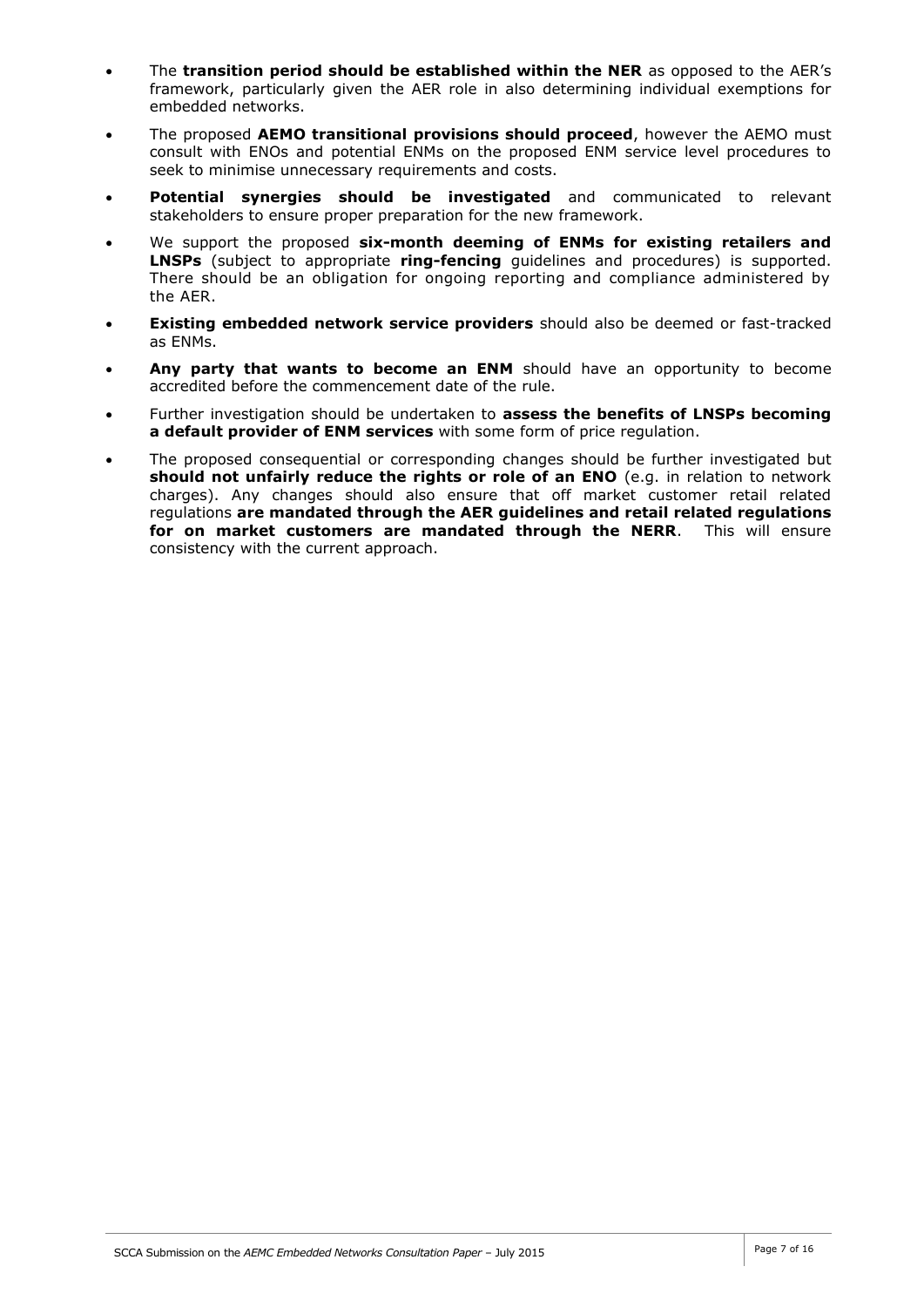## **2. Background**

We thought it would be useful to provide a brief background on our members' ENs and our involvement with embedded network policy.

## **Why operate embedded networks?**

Our members own and operate ENs and on-sell electricity to their retail (and non-retail) tenants across various jurisdictions in accordance with relevant laws and guidelines, including the AER's exemption guidelines.

Our members own and operate ENs for various reasons, including historical reasons such as requirements from government entities/network companies when developing shopping centres.

Our members are required to install electricity networks within their centres to ensure the safe and reliable provision of electricity to the 'common' areas and services (e.g. mall space, car parks, elevators, fire suppression systems) and individual tenancies. It goes without saying that electricity companies have traditionally not wanted to 'extend' their networks to within our members' private centres.

Our members on-sell to large electricity users (e.g. supermarkets, bottle shops, bakeries) and small electricity users (e.g. clothing, footwear, mobile phone stores). Our members' core business is real-estate, principally through the ownership, management, leasing and development of property assets. The operation of ENs is an incidental business but is still essential to the overall function of a shopping centre.

For this reason, our members that are listed companies are defined as Australian Real Estate Investment Trusts (or 'A-REITs') on the Australian Stock Exchange, as opposed to, for instance, the Energy and Utilities index which includes companies such as Origin Energy, AGL and ERM Energy.

### **Risks associated with embedded networks**

We believe there is an overall misunderstanding about the risks associated with ENs. ENs reflect a private investment and like all private investment – and just like electricity company investments - it needs a return on that investment. For this reason, our members seek to operate their networks with a reasonable return on their capital and operational investment while complying with all relevant regulatory requirements.

ENs represent a substantial investment which operate with common investment risks such as regulatory, operational and commercial risks. As income producing assets within a shopping centre, their operation can also impact property valuation. Our members also experience standard market risks, including customers (tenants) that do not pay their electricity bills.

As an example, when the Queensland Competition Authority (QCA) introduced electricity tariff reforms in 1 July 2012, our members experienced considerable losses of income, including some ENs operating at a financial loss (particularly in the Ergon network area outside of South-East Queensland). This undermined the ability to undertake further capital investment and maintenance. Customers still benefited from price protections through regulated and benchmark tariffs, despite not having low-cost access to their electricity retailer of choice.

Aside from a miss-match between regulated tariffs for large and small customers, this experience in Queensland included a lack of alignment between the deregulation of pricing for large non-residential customers within the Energex network area and section 20J of the *Electricity Act 1994* (which relates to the maximum charge for metered supply on 'onsupply' arrangements).

#### **Embedded networks deliver competition and customer benefits**

As we noted in a previous section, it is frustrating that the Consultation Paper's commentary seems to overlook the fact that many ENs already deliver competition and customer benefits through providing an alternative electricity provider and superior pricing and services. This, in part, can be achieved through our members' purchasing power and contract arrangements, which we thought would have been more welcomed by the AEMC, particularly given the statement at page 13 of the Paper about competition being a driver of productivity and efficiency in markets.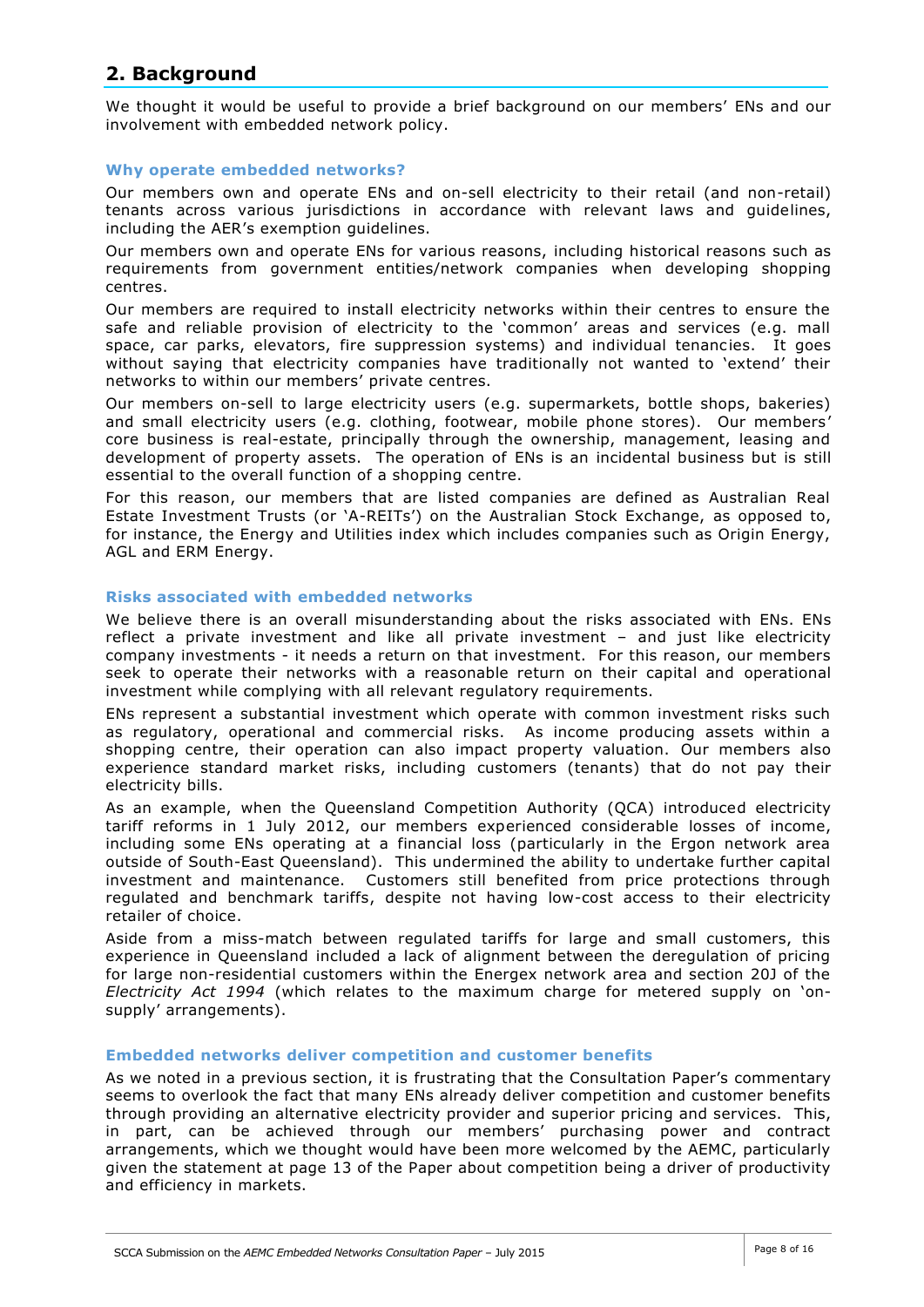Electricity price caps – and government requirements – have also generally meant that EN customers cannot be charged more than what they would be if they were outside the centre.

Even in markets where there is access to cost-effective competition in ENs (i.e. a customer can switch to an external customer as minimal cost such as a meter-read cost), our members have take-up and retention rates of around 80%. This is due to the superior pricing offering, and also the service being provided for – and any issues being handled – by the shopping centre management and their service providers (e.g. those that provide billing services).

## **Experience with embedded network policy**

We have had previous involvement with EN policy frameworks, most notably the initial development and ongoing refinement of the AER exemption guidelines for electricity onselling and network service provision. We have also supported this roll-out through the adoption by state governments (e.g. Queensland) of the National Energy Customer Framework (NECF).

Generally, our members (where the AER framework has been adopted) have been captured by either Deemed or Registrable Exemptions as follows:

- *Retail and Network class R1* Metered energy onselling by commercial/retail landlords or lessors to small customers;
- *Retail and Network class D7* Landlords or lessors passing on common area energy costs to premises in commercial development; and/or
- *Retail and Network class R5*  Metered energy onselling to large customers.

As a result, our members have been required to comply with various AER conditions which relate to issues such as:

- The right of customers to access electricity provider of choice;
- Metering arrangements;
- Dispute resolution; and
- General customer protections.

More recently, our members have been required to apply to the AER for Individual Exemptions, which has proven problematic (mostly for brownfield sites) due to the different interpretation and application of certain regulatory requirements. We are currently working on these matters with the AER.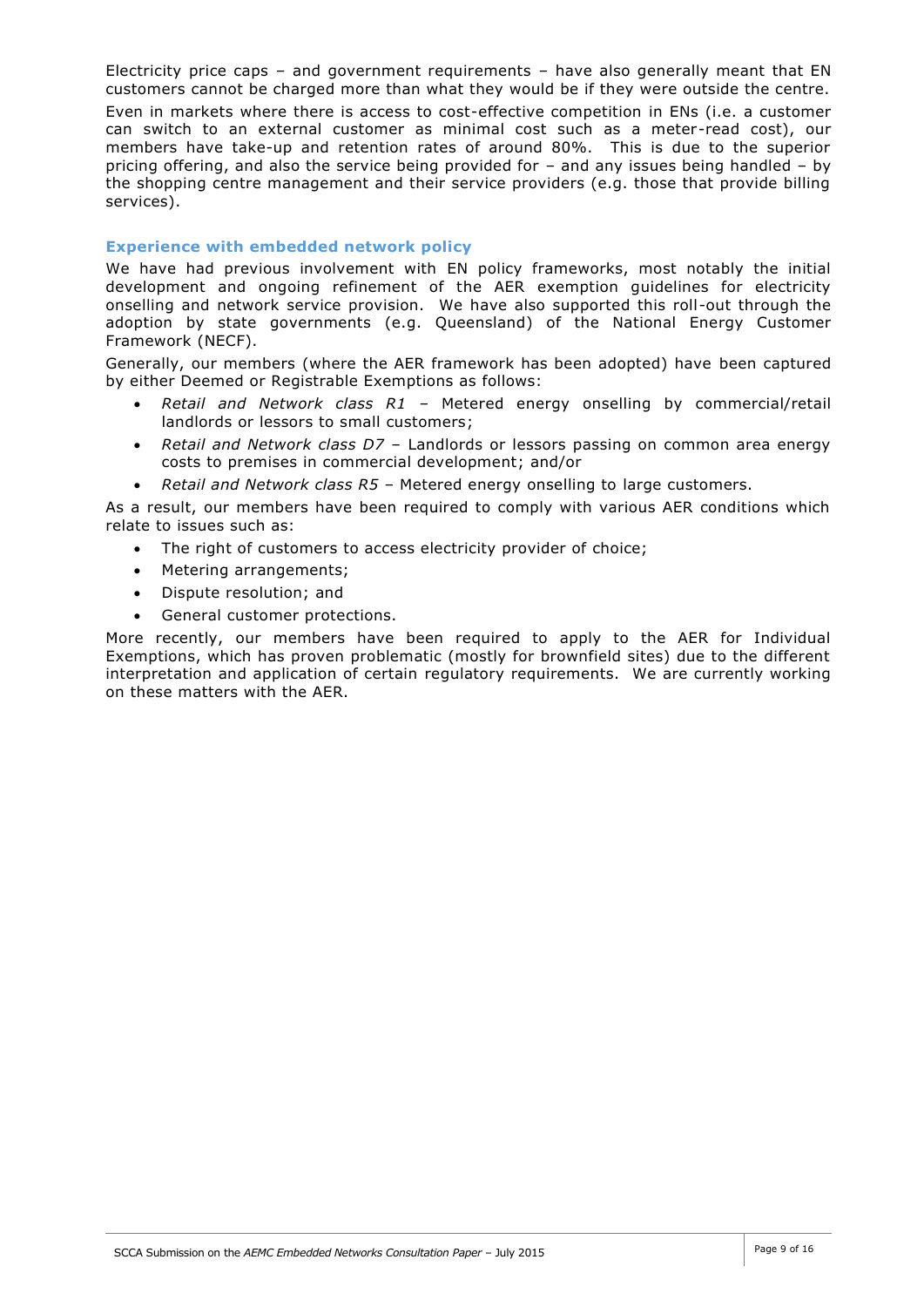## **3. Response to Issues**

We are pleased to respond to the *Assessment Framework* and *Issues for Consultation*  outlined in the Consultation Paper.

#### **Assessment Framework**

We support the three factors proposed to assess the rule change request, however we believe that the application of each factor should be more comprehensive.

## **1. Facilitating Competition**

We support the above principle, however the AEMC should acknowledge that competition is already facilitated in certain ENs without the additional costs which would be incurred under the proposed rule change.

The AEMC's assessment should also consider the need to facilitating competition in a costeffective manner to ensure that ENOs are not required to pay unreasonable capital costs as a result of a customer transfer, as noted above. These costs should be met by the EN customer and/or their new electricity retailer.

We agree that there should be a competitive market for ENMs and that it should operate efficiently. This should not just apply to 'day one' requirements for ENMs, so as to avoid creep over time. We are most concerned that as a 'regulated' service provider, ENMs will become increasingly captured by market participants who will then want to erect barriers to entry and operation. We have experienced this issue with real estate licensing whereby there are vested interests that try and maintain the need for licences and ongoing 'Continuing Professional Development' programs from which they themselves benefit financially.

### **2. Clarity, transparency and predictability**

We support clarity, transparency and predictability in relation to the legal and regulatory frameworks for embedded networks. We have some concerns in relation to 'key arrangements' that are not being changed by the proposed rule change but could be changed at a later date, such as metering standards or accuracy, network charges, distribution loss factors, retailer of last resort procedures or obligations to supply (as outlined at page 16). These issues will continue to be governed by the AER's exemption framework. The AER's exemption framework has been the subject of change since its initial commencement which has reduced the certainty and predictability of the regulatory framework for our members, most recently in relation the transition to individual exemptions and the application of certain requirements.

## **3. Proportionality and regulatory burden**

We agree that changes to the NER should not create unnecessary compliance and administrative burdens for stakeholders. We have some concerns in this regard with the proposed rule change.

It is for this reason, for instance, that we believe that ENMs should be able to be corporate entities that operate across that entities' assets, which would avoid the need for individual ENMs for individual assets. This would also encourage ENOs to invest in providing ENM services in a competitive market.

In addition, while much of the proposed rule change appears 'contained' in terms of what appears in the Consultation Paper, there are other issues yet to be developed such as AEMO's ENM service level procedures (which could, for instance, impose higher insurance and software costs) as well as proposed and ongoing changes to the AER framework. We can cite a recent example whereby the AER framework has been difficult for our members to understand, with a different interpretation by the AER, which has required engagement with the AER, the provision of external (and costly) legal advice, and the uncertainty associated with further ENs.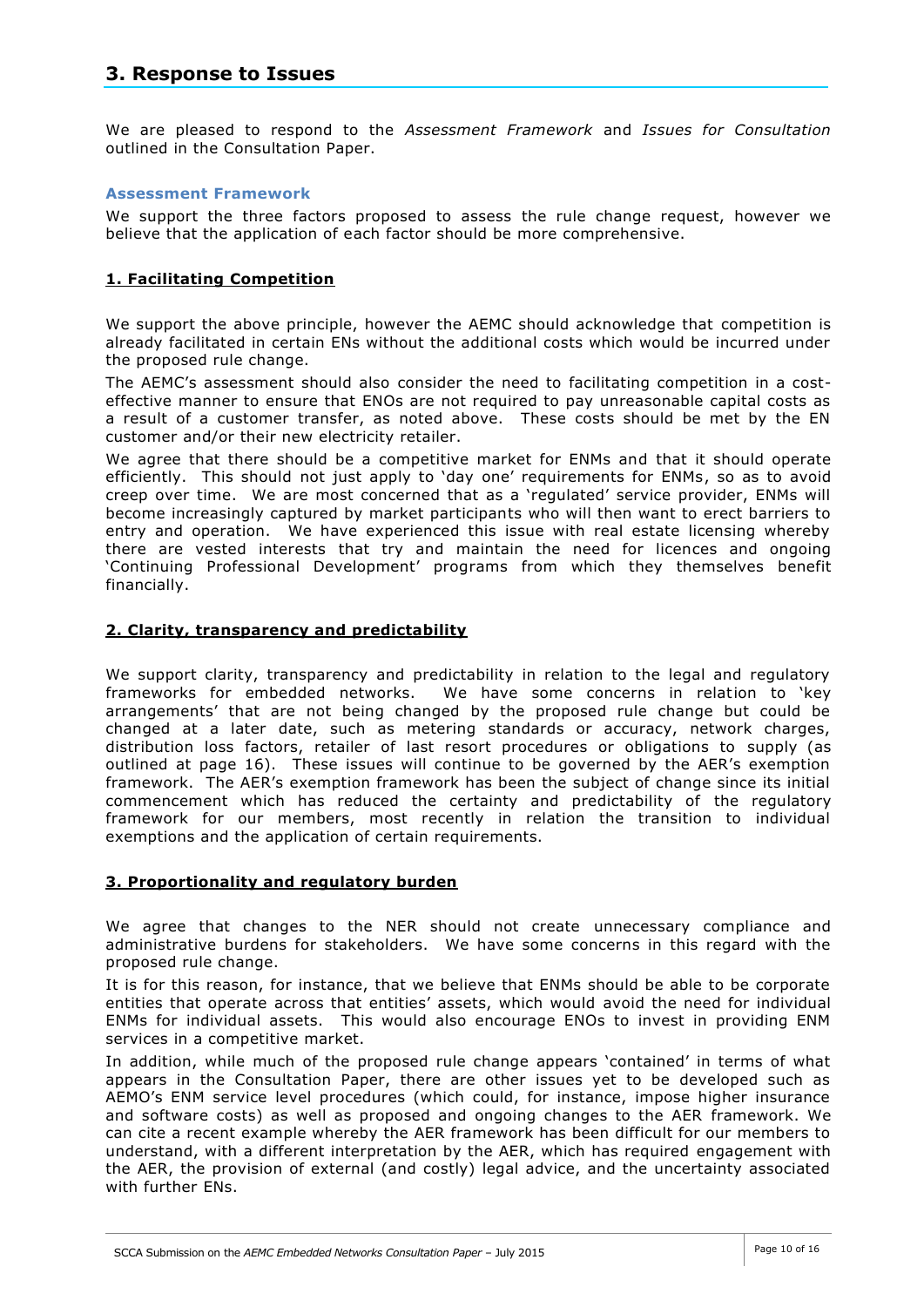In supporting the desire for 'NEM wide consistent regulations' as a means to reduce administrative and compliance costs, it is for this reason that we have raised the issue above that there should be no additional embedded network requirements imposed on shopping centre owners outside the proposed rule and AER framework (e.g. through conditions of development consent).

## **Consultation Issues**

We are pleased to provide comment on the 10 consultation issues outlined in the Paper.

## **1. Requirements to facilitate competition**

We do not believe that there are any additional changes required to the National Electricity Rules (NER) or AER's network exemption guideline to allow EN customers access to their retailer of choice.

We believe however that the proposed approach has over-reached to the extent that it relates to the AER's exemption guidelines.

As outlined at page 16 of the Consultation Paper, it is proposed that the following two changes to the AER exemption conditions will be introduced that AEMO "considers are necessary to facilitate embedded network customer access to retail market offers".

- The same routine testing and inspection of off-market child meters as for those customers directly connected to a registered NSPs network;
- ENO's to unbundle retail bills of EN customers into network and energy charges so that customers can compare offers for energy charges from a registered retailer and the ENO.

We do not support these changes and believe it is an overreach.

We believe that these additional conditions would impose unnecessary costs and, to our understanding, result in an imbalance between ENs and those outside ENs. This is principally the case in relation to the unbundling of retail bills, which would effectively and indirectly force ENOs to replace existing meters at their cost. The unbundling of bills would also increase the complexity of offers and result in increased customer confusion and communications. It would also be inconsistent with market practices for these types of customers not in ENs who typically have unbundled bills.

In relation to network pricing, the AER's framework already regulates network pricing within ENs and there is no need for any further change.

#### *Recommendation:*

 *The proposed changes to the AER guidelines to require routine testing of offmarket child meters and unbundled retail bills – effectively enforcing substantial costs through the installation (despite jurisdictional requirements) of new digital meters – are unreasonable, potentially impose unique additional costs on ENs, and should not be introduced.*

## **2. Who should perform these functions?**

We support in principle the creation of the ENM role as a new accredited service provider to perform the functions proposed by the AEMO.

We express this support subject to further comments in this submission and also on the basis that we firmly believe the role will increase costs to ENOs (and EN customers). There would be some advantages to existing parties in particular LNSPs becoming default ENMs at least for the first three years as a contingency, with some form of regulation over the prices they charge for their services and appropriate ring fencing.

In addition, there would be merit in considering LNSPs performing some of the functions that an ENM would be envisaged to perform such as MSATs registrations (again provided there was a regulated rate and appropriate ring-fencing).

#### *Recommendation:*

*The ENM role should be created to perform the proposed new functions.*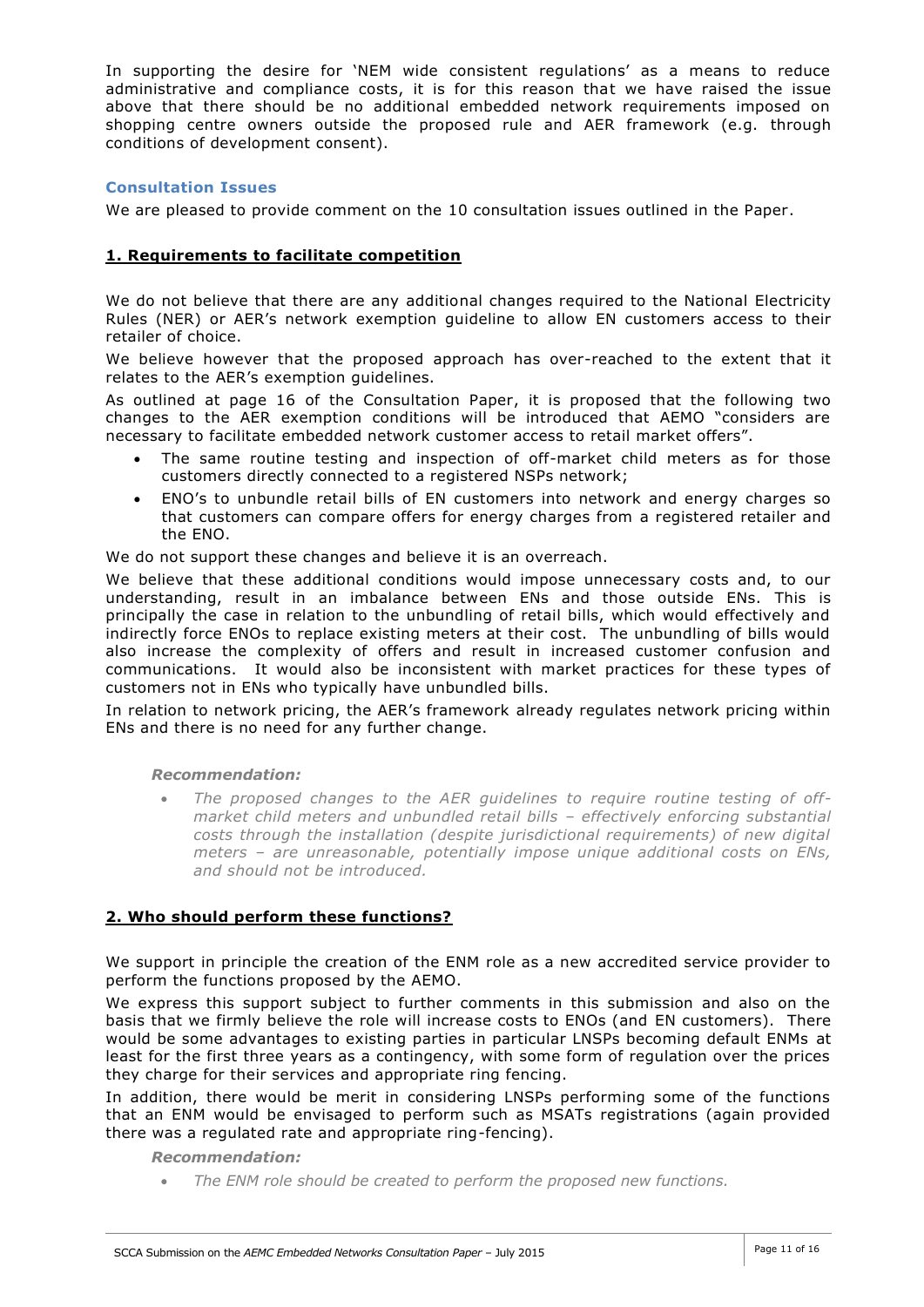*Existing parties such as LNSPs could perform some of the ENM functions so long as there was a regulated rate (in the case there was no competition) and appropriate ring-fencing.*

## **3. When is an ENM required?**

We generally support in principle that an ENM should be appointed as an exemption condition under the AER's framework, subject to the proposed transitional provisions noted below.

Further, we support the proposal that this condition apply to registrable and individual exemptions as opposed to deemed exemptions.

However, we have concerns that the AER will have unfettered discretion in relation to the threshold for ENOs to appoint an ENM. Our concerns are heightened given the 'discretion' that the AER applies when assessing individual exemption applications. The NER should provide objective and clearly delineated factors for the AER to consider in their decisions regarding accreditation and compliance requirements for ENMs.

We also seek clarification given that a threshold already applies in relation to registrable and individual exemptions.

We also do not agree with the proposal (at page 18) that "failure to comply could be addressed by the AER as a breach of an exemption condition". This is particularly the case given that some triggers under the AER's framework could transfer a deemed exemption to being a registrable exemption automatically and the ENO may not have had time to appoint an ENM.

Given the ENM role will become a unique and new AER condition, there should be a remedy in place to ensure that an ENO has time to appoint an ENM (e.g. a one-month period). We note that in the event that AEMO identifies non-compliance with ENM compliance, the ENM would be required to take corrective action rather than being in automatic breach of its AER exemption conditions.

*Recommendation:*

- *We support registrable and individual ENs having to appoint an ENM*
- *The AER should not have discretion to develop thresholds for appointing an ENM – this should be made clear in the rule change.*
- *There should be a remedy for an ENO to appoint an ENM rather than be in breach of their AER exemption conditions and an immediate loss of their exemption if an ENM isn't appointed.*

## **4. Accreditation and governance of an ENM**

We generally support the proposed requirements for the accreditation, however would like greater clarity on the accreditation process. We also generally support in principle the governance of ENMs to ensure ongoing compliance.

We are, however, concerned with the proposal for the AEMO to undertake "periodic reviews" (no more frequently than annually) to assess ENM compliance to be undertaken at the ENM's own cost. We submit that this should the proposed periodic reviews should be funded by AEMO.

These reviews will ultimately have to be priced – particularly for the charging of fees and the recovery of costs, so further clarification is required. One way of reducing costs would be to ensure that corporate entities can become ENMs for their embedded network portfolio, therefore reducing the potential number of ENMs that need to be monitored and reviewed by AEMO.

We believe that there should be a staged process regarding penalties for failure to have ENM services provided by an accredited ENM, for example, a warning system with a timeframe within which an ENO has an opportunity in which to ensure compliance. Only after this process should an ENM potentially be suspended or lose accreditation. For example, there may be circumstances where accreditation lapses because of an administrative error and the immediate imposition of a penalty would lead to an absurd result.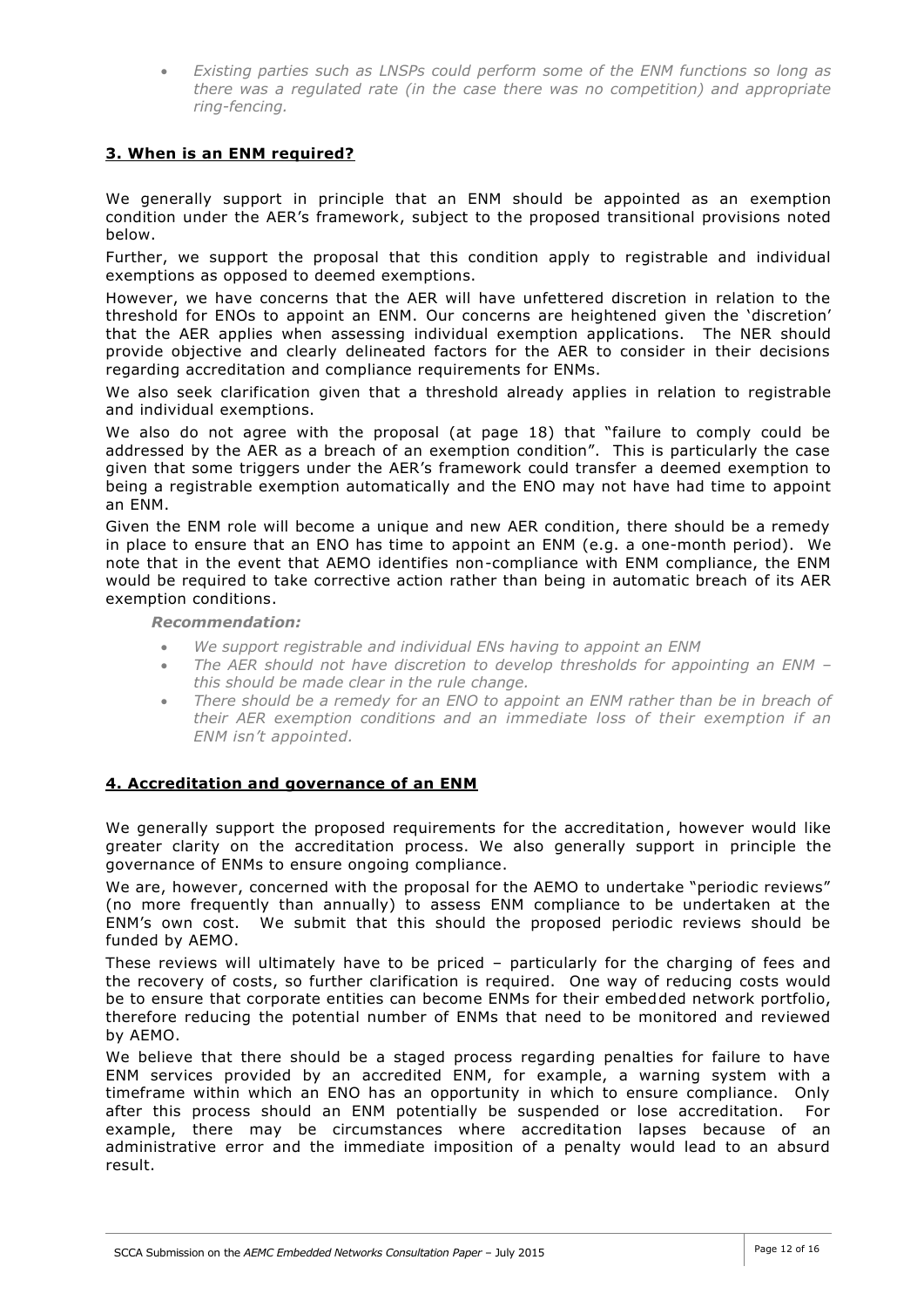We have concerns with some of the 'requirements of ENM service level procedures' (section 7.16.3) of the Draft Rule to be developed in due course by AEMO and 'capabilities of ENMs' (section 7.7.2) which could add unnecessary cost such as uncertainty around insurance that must be taken out by or behalf of the ENM, along with the software and systems that are used by ENMs (we believe this should be limited to a password protected spreadsheet).

Our concerns also extend to the requirement for an ENM to "maintain information about electricity wiring and other infrastructure and equipment comprising the embedded network and to make that available to prospective retailers and their metering providers to the extent required to fulfil their obligations in the NEM" (Appendix A, No. 14).

This is a much broader requirement than what was proposed in a working version of the rule change. In our view, this requirement goes beyond the scope of the proposed rule to electricity retailers' broader obligations under the NEM. It goes well beyond what we believe are the minimum requirements a retailer needs to know about an EN – and also removes a previously proposed requirement for the retailer to make a request (and the ENM to respond to that request).

It should also expressly rule out that Single Line Diagrams (SLDs) are not needed. One of our members had to incur a cost of around \$30,000 to prepare a SLD which we believe is unreasonable and unnecessary.

#### *Recommendation:*

- *Clarification is needed on the frequency of AEMO compliance reviews to ensure these can be priced and funded. The proposed periodic reviews should be funded by the AEMO rather than ENMs.*
- *Corporate entities should be able to become an ENM across a portfolio of ENs rather than individual ENMs being required for individual networks, to ensure lower direct costs, compliance costs and more efficient operation – this would reduce the potential number (and cost) of ENMs that need to monitored and reviewed.*
- *We broadly support that the accreditation process will be based on a reduced version of Metering Provider accreditation checklist, and primarily in the form of a training/test process to understand of the roles and obligations of the ENM and to demonstrate system access capability.*
- *The ENM service level procedures should ensure minimum standards in relation to insurance levels and software systems (such as being limited to a password protected spreadsheet).*
- *The obligation in relation to electricity wiring information should be amended to provide that only information in relation to the parent meter needs to be provided, upon request from a retailer whom an embedded network customer is proposing to transfer to.*
- *The obligation in relation to electricity wiring information should expressly rule out the need to provide Single Line Diagrams.*

## **5. Who can be an ENM?**

To both ensure a competitive market of ENMs and that the ENM role operates efficiently, we believe that corporate entities should be able to be ENMs across their embedded network portfolio, so long as they have an appointed and responsible person to fulfil and meet all obligations. We note that all accreditations and licences in the NEM rest with corporate entities rather than individuals.

Requiring an individual ENM for each asset / embedded network would create unnecessary red-tape and compliance requirements.

We believe that the proposal to ring-fence DNSP activities from the ENM should be further investigated to ensure an appropriate separation of roles. We also believe a similar investigation should be undertaken regarding ring fencing retailer activities from the ENM.

#### *Recommendation:*

 *Corporate entities should be able to become an ENM across a portfolio of ENs rather than individual ENMs being required for individual networks, to ensure lower direct*  costs, compliance costs and more efficient operation. This is the case for all *accreditations and licenses in the NEM and is particularly relevant in this case for landlords/ENOs with multiple properties.*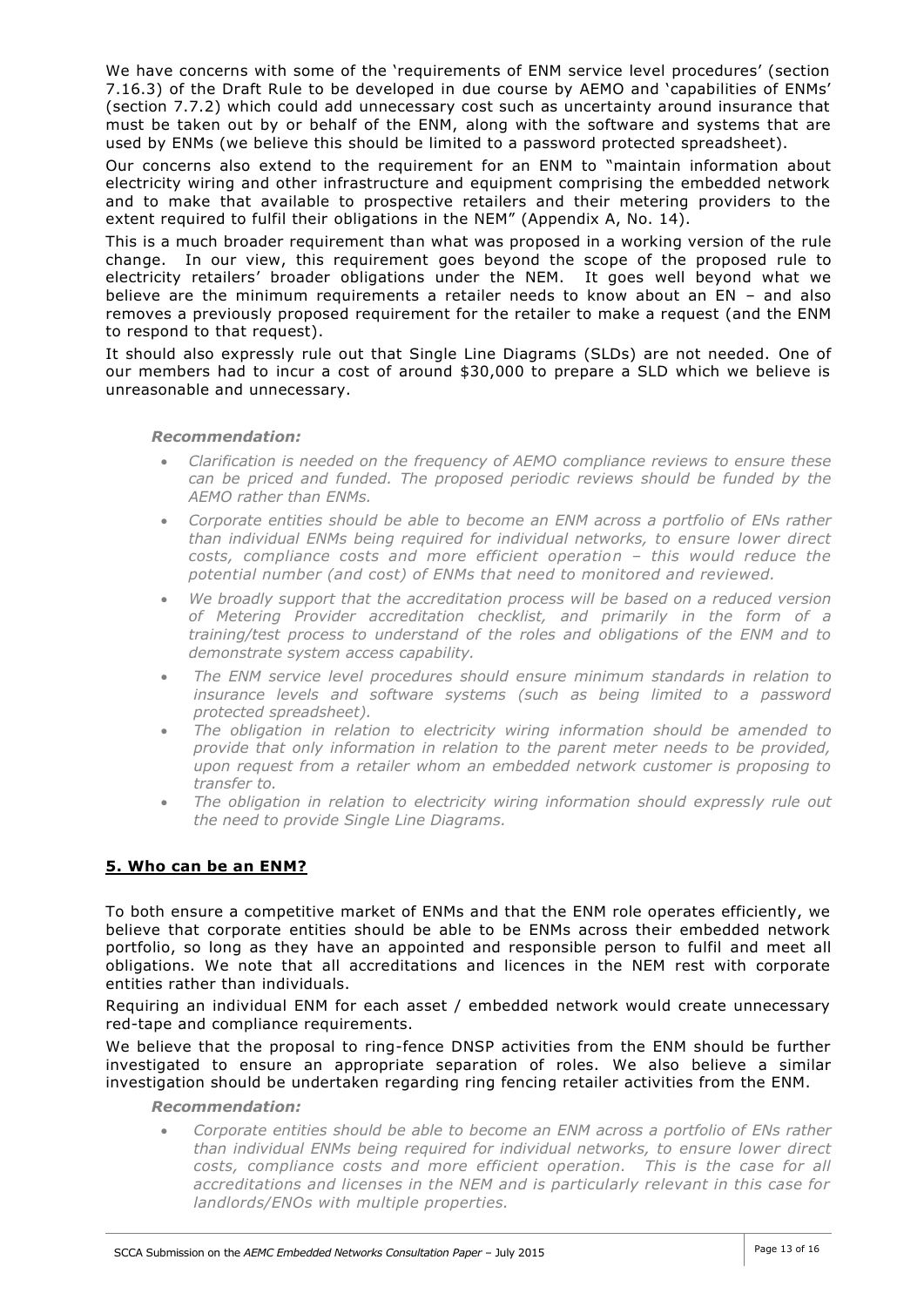- *The ring-fencing of DNSP and retailer activities from the ENM role should be immediately investigated further to ensure appropriate separation*
- *Any ring fencing requirements should be specified in the NER and not the AER guidelines*

## **6. Grandfathering**

We support the proposal that ENOs with registrable or individual exemptions be allowed two years from the commencement of the rule to appoint an ENM. We recommended a three year transition period to the AEMO during the working group process, however are willing to accept this as a compromised position.

Deferred commencement of the rule is required to enable our members to address issues such as:

- The need to review existing service provider contracts relating to ENs (including whether they can be amended or terminated).
- The accreditation and registration of an appropriate pool of ENMs.
- The need to tender for and ultimately appoint an ENM.
- The factoring in of ENM costs into annual budgets (which will not be fully known until ENMs are appointed).
- The factoring in of other requirements into four-year (typical) shopping centre asset management plans.
- Training of relevant staff (shopping centre managers and leasing executives) of new overall obligations.
- The ability for an ENO to become an registered ENM, and potentially reduce the cost burden associated with the appointment.
- The need for new entrants to the ENM market to become established, enabling a competitive market.

#### *Recommendation:*

- *ENOs should have a two-year period from the commencement of the new rule to appoint an ENM.*
- *The transition period should be established within the NER as opposed to the AER's framework, particularly given the AER role in also determining individual exemptions for embedded networks.*

## **7. Transitional provisions**

We support the proposed transitional provisions to enable AEMO to amend its existing procedures and systems. As we have raised previously, AEMO's proposed ENM service level obligations have, in our view, the ability to increase costs and the compliance burden for the new framework. There is a clear need for industry consultation with ENOs and potential ENMs.

*Recommendation:*

 *The proposed AEMO transitional provisions should proceed, however the AEMO must consult with ENOs and potential ENMs on the proposed ENM service level procedures to seek to minimise unnecessary requirements and costs.*

## **8. Implementation timing**

We note the potential synergies in the timing of the proposed changes with other rule changes such as the *Expanding Competition in Metering and Related Services* and the *Meter Replacement Processes.* Synergies should be investigated and communicated to relevant stakeholders.

#### *Recommendation:*

 *Potential synergies should be investigated and communicated to relevant stakeholders to ensure proper preparation for the new framework.*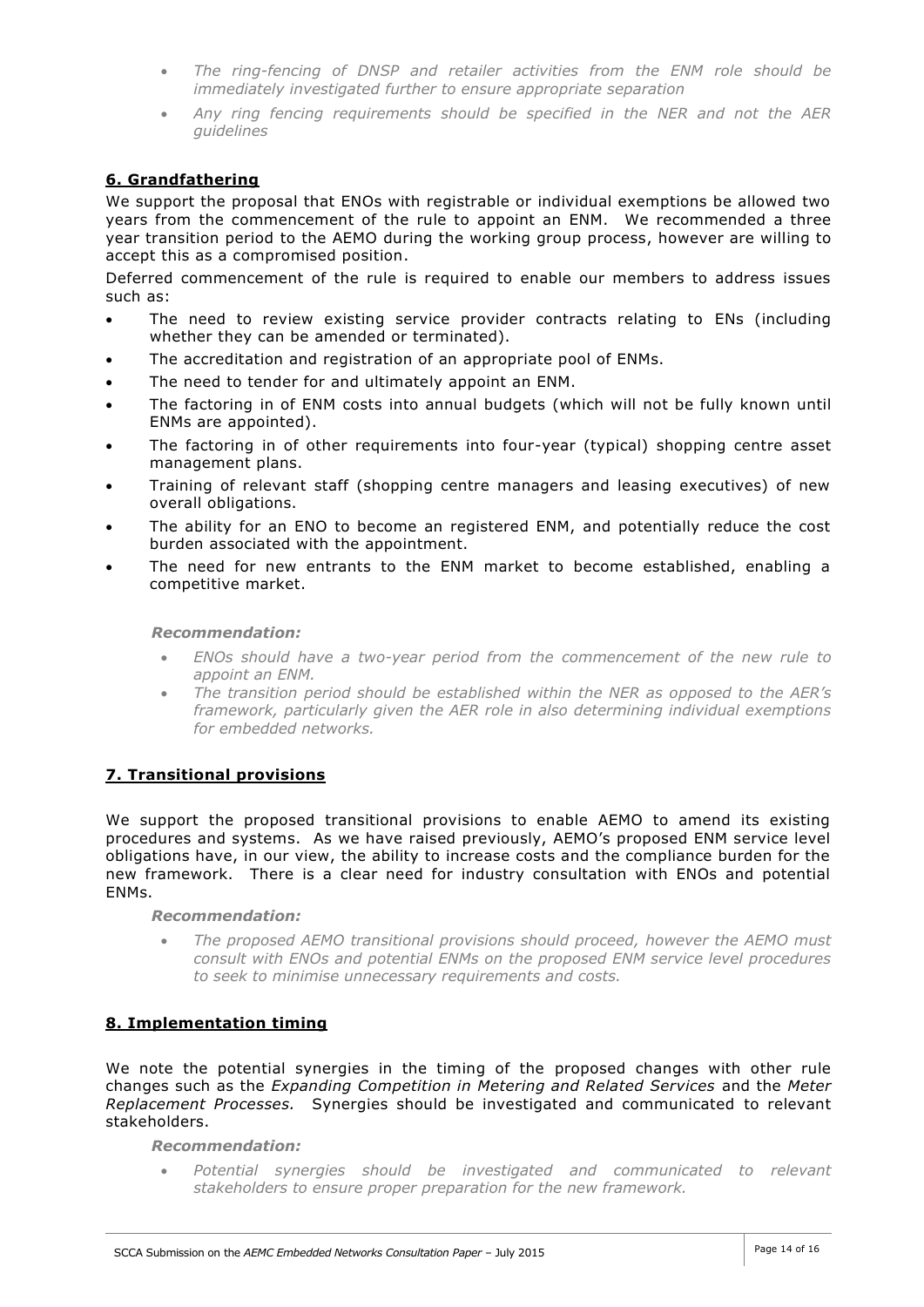## **9. Competition in the ENM market**

We understand that some of our members will investigate becoming ENMs in order to reduce overall costs but also align with and complement other aspects of shopping centre management.

While we support the proposed deeming of LNSPs to be ENMs, we also believe that existing embedded network service providers that have long-standing experience in the market should also be deemed (or at least fast-tracked) to become ENMs. In addition, anyone who wants to become an ENM should have an opportunity to do so before the commencement date of the rule.

We have previously discussed the possibility of LNSPs becoming a default ENM provider with some form of price regulation for their services. We believe this should be investigated further as it may address the risk of lack of competition in the ENM market.

#### *Recommendation:*

- We support the proposed six-month deeming of ENMs for existing retailers and *LNSPs (subject to appropriate ring-fencing guidelines and procedures) is supported. There should be an obligation for ongoing reporting and compliance administered by the AER.*
- *Existing embedded network service providers should also be deemed or fast-tracked as ENMs.*
- *Any party that wants to become an ENM should have an opportunity to become accredited before the commencement date of the rule.*
- *Further investigation should be undertaken to assess the benefits of LNSPs becoming a default provider of ENM services with some form of price regulation.*

## **10. Consequential or corresponding changes to the NERR**

We note the corresponding issues in relation to standing offers to small customers, explicit informed consent, content of bills and re-energisation.

We appreciate the need to consider and address these issues, including the need to properly recognise the role of the ENO in these processes and to ensure the efficient and fair operation of the proposed new rule.

We would be concerned if addressing these issues sought to reduce an ENO's rights or role (e.g. in relation to network charges – or a need for an ENO to obtain explicit informed consent whereas a retailer does not).

*Recommendation:*

 *The proposed consequential or corresponding changes should be further investigated but should not unfairly reduce the rights or role of an ENO (e.g. in relation to network charges). Any changes should also ensure that off market customer retail related regulations are mandated through the AER guidelines and retail related*  regulations for on market customers are mandated through the NERR. This will *ensure consistency with the current approach.*